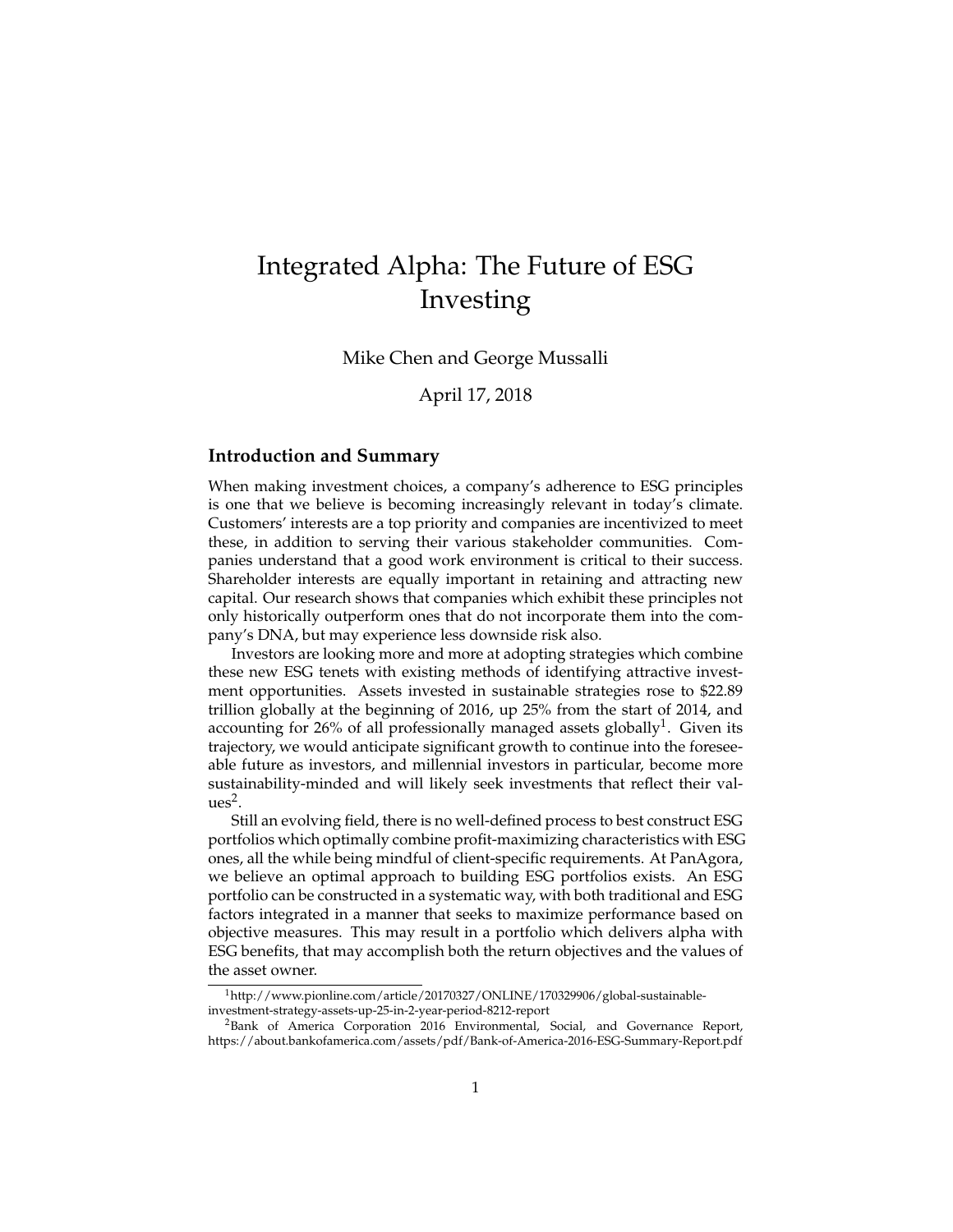In this white paper, we survey the current state of ESG portfolio offerings and evaluate their strengths and drawbacks. We then share PanAgora's approach to incorporating current ESG investment best practices with our proprietary ESG alpha factors, how we access ESG alpha factors' materiality using a novel approach, and finally, discuss our integrated portfolio construction framework that allows for flexibility in a differentiated manner than other providers. The appendices cover the mathematics behind our integrated portfolio construction framework and terminologies used in this paper.

### **Current ESG Investment Landscape**

A wide spectrum of ESG investment solutions exists as a result of various approaches being taken to address a growing desire for ESG portfolios. The challenge for the investment community, however, is that asset owners who invest in ESG-centric strategies assign different relative importance between ESG and alpha. The chart below shows the continuum of ESG products offered by asset managers ranging from purely ESG-focused (impact investing) to ESG agnostic (classic investing). Another consideration is which ESG issues specifically should a portfolio incorporate and address? While there is universal agreement amongst asset owners that outperforming their stated benchmark is desirable, there is much less agreement when it comes to ESG incorporation<sup>3</sup>. For example, one asset owner may primarily be concerned with environmental pollution, while another may care more about gender equality and workplace diversity.



## Current ESG investing landscape

Shown for illustrative purposes only. Source: PanAgora.

The current ESG offerings can be grouped as follows:

• Restriction-list-based: This approach, commonly called SRI (Socially Responsible Investing), is the earliest form of ESG investing<sup>4</sup>. This method

 $3$ For example, MSCI ESG has more than 37 dimensions along which to measure a company's ESG performance. There is no industry-wide agreement which ESG measures are the desirable or useful ones.

<sup>&</sup>lt;sup>4</sup>An early example of this type of investment was during the 1980's where South African companies are excluded due to Apartheid.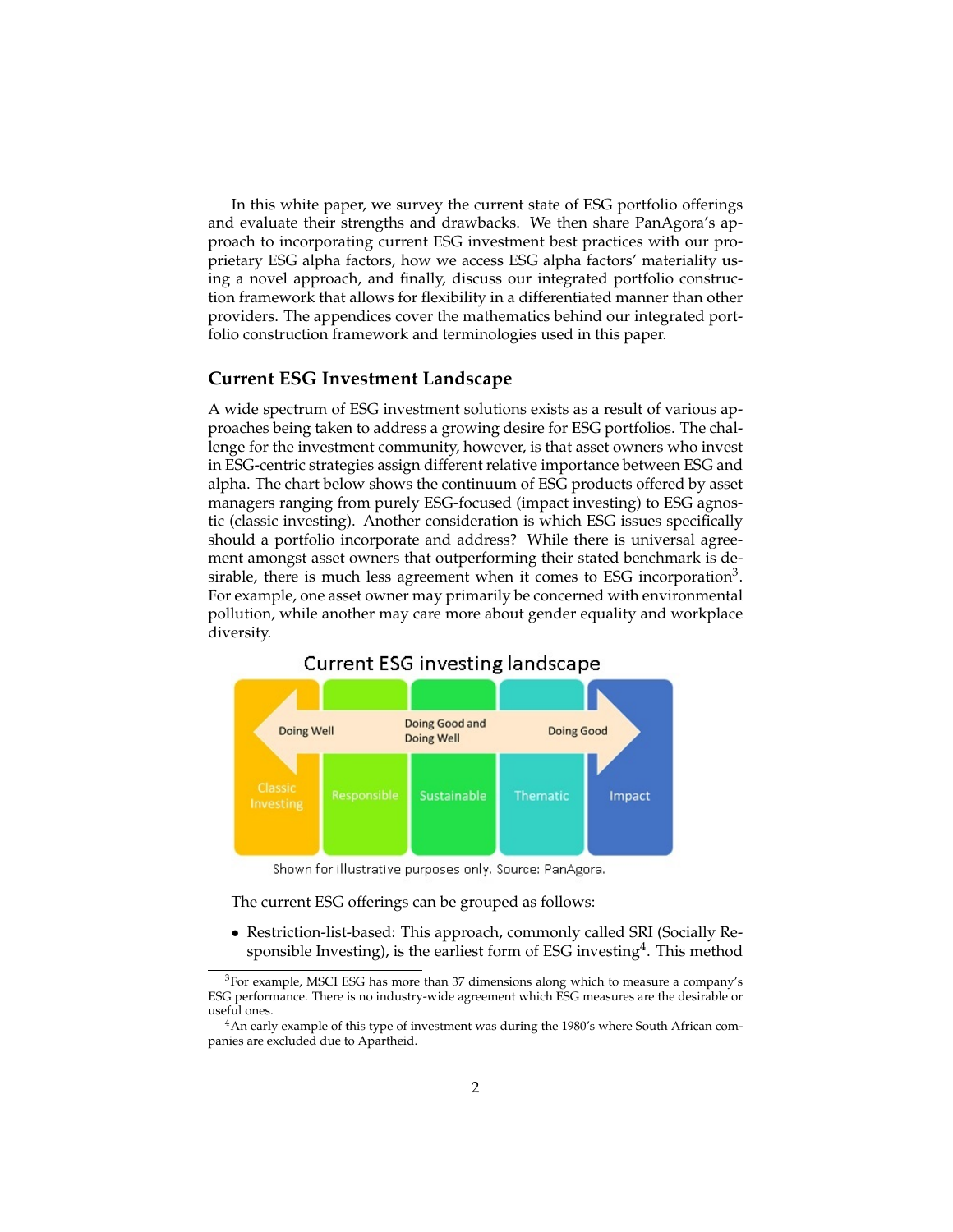excludes companies involved in controversial topics such as tobacco, gambling, cluster munitions, etc. from the investable universe. Portfolios based on this approach typically result in lower achieved alpha versus their non-exclusion-list counterparts. The smaller opportunity set reduces the maximum obtainable return by the manager. Furthermore, for those stocks in the investment universe, no distinctions are made between relatively good or bad ESG companies. Therefore, this is a rudimentary approach to ESG investing that likely will deliver less than optimal ESG and Alpha results.

- Integration Investing: In this approach, ESG factors are incorporated into stock selection and portfolio construction considerations. A growing body of research suggests that ESG factors can contribute to long-term financial performance either through increasing upside opportunities or minimizing downside risks<sup>5</sup>. As a result, ESG becomes another criteria upon which stocks are evaluated, much like value, quality, etc. This approach is attractive from the perspective that ESG issues are evaluated only along the alpha dimension.
- Impact Investing: In this approach, investors direct capital towards companies which provide solutions to social and environmental issues and to affect real world outcomes. One key challenge of this approach is the measurability of outcomes. Increasingly, the UN Sustainable Development Goals (SDGs) is emerging as the dominant framework around which impact investment results are measured<sup>6</sup>. Popular ESG vendor metrics are also used to measure a portfolio's impact or ESG rating. In this approach, a given portfolio is evaluated along both ESG and alpha dimensions.

Given the increased availability of data and computing power, the investment community is increasingly adopting quantitative approaches. However, when it comes to ESG portfolios, we believe even quantitative managers do not optimally integrate their traditional and ESG factors in such a way as to maximize joint ESG and alpha performance according to reasonable metrics. The reason for this is because in the traditional sense, the manager's job is to maximize alpha per unit of risk. However, for ESG investing the goal could be to optimize along two distinctive dimensions, ESG and alpha.

PanAgora believes there is a better way for ESG portfolios to be constructed in an integrated, theoretically-consistent, and optimal framework that spans the spectrum of asset owners' ESG needs along both of the following dimensions:

- How important is ESG performance versus alpha?
- Which ESG metrics matter to the asset owner?

<sup>5</sup>For example, see [GS, 2017].

<sup>6</sup>For more information on SDGs, see: https://sustainabledevelopment.un.org/sdgs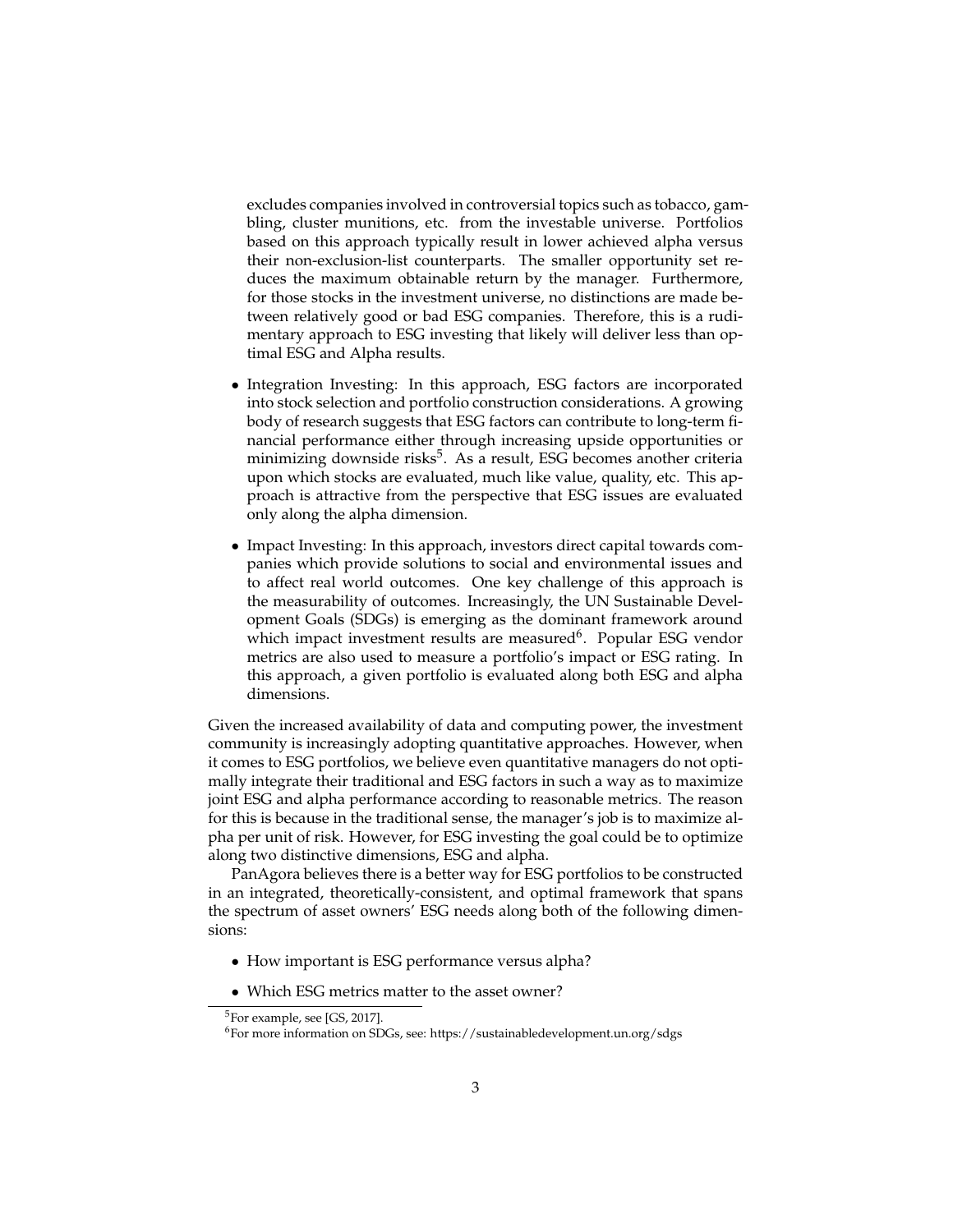Furthermore, we have discovered alpha-enhancing ESG factors which incorporate newly available data sources and the latest computation methods such as natural language processing (NLP) which also capture sensible fundamental rationale. We term such ESG factors "ESG Alpha", to distinguish them from "Standard Alpha" factors constructed without ESG considerationss<sup>7</sup>. To this effect, we have developed a framework and library of ESG alpha factors that address the issues and desired characteristics outlined here. The diagram below illustrates PanAgora's approach to ESG portfolio construction.



## **Do ESG Factors Drive or Detract From Alpha?**

One of the most common challenges for asset owners seeking to integrate ESG portfolios into their asset allocation is understanding whether ESG might dampen portfolio returns. Historically, this would have been the case with an SRIbased approach as a smaller universe limits investment opportunities when compared to the unconstrained portfolio. In fact, this has been PanAgora's experience. With the newer Integration and Impact approaches, the investment community is beginning to realize that ESG and alpha generation are not mutually exclusive. Our research, in fact, shows that in many cases including ESG conscious firms a portfolio can be additive as well as providing downside protection. Firms that rank high on ESG metrics have shown an ability to deliver above-market returns. Below is an example of lapses in certain ESG criteria that may lead to higher business risks and negatively impact stock performance:

• The GEO Group. This company operates private correctional facilities in the US and other countries. The GEO Group faces a litany of allegations for human rights and civil liberty abuses, which has business implications and these allegations hinder its position in government contract bidding $^8$ . The company also faces employee lawsuits on issues such as

 ${}^{7}$ Factors such as sentiment, quality, momentum, etc.<br> ${}^{8}$ For example, see: http:

see: http://www.mcclatchydc.com/news/politicsgovernment/article24738229.html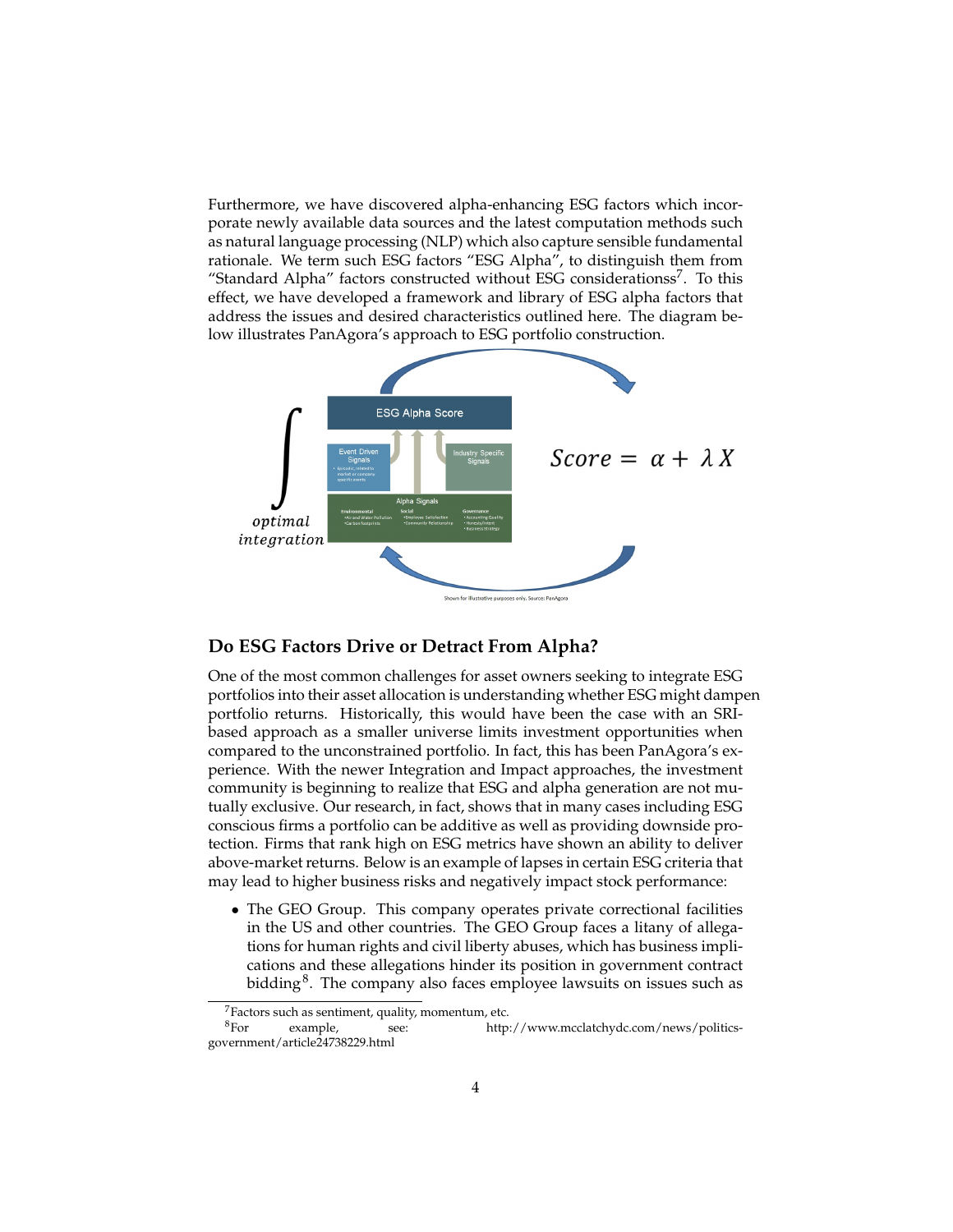unpaid wages, poor working conditions, and sexual harassment. Over the past year, the GEO Group's equity has underperformed the Dow Jones Equity All REIT total return index by more than 30% $^9$ .

Another potential benefit of considering ESG alpha sources is that high ESGrated companies tend to have lower exposures to systematic and companyspecific risk factors, which leads to lower cost of capital and higher longer term valuation under the DCF framework. Many other channels of linkages between ESG and alpha are being discovered, and the list of industry and academic studies documenting such connections is growing rapidly<sup>10</sup>.

## **PanAgora's ESG Investment Philosophy**

PanAgora has a long history of innovative alpha factor development. Our investment philosophy is rooted in quantifying the fundamental drivers of company performance. Our current suite of factors not only identify companies that have dominant competitive advantage within their industry, but also ones which take into consideration their shareholders, employees, and customers best interests as well as the environment, when devising their corporate mission.

For over a decade we have been identifying management decisions that have an impact on a company's valuation. After interviewing forensic accountants who manually go through thousands of pages of company filings to find signals of potential earnings manipulation, we developed a quantitative process to identify the same red flags over a much broader universe of companies more quickly. In the process, PanAgora has become the second heaviest user of EDGAR, the SEC's document service $^{11}$ .

During hundreds of discussions with career sell-side analysts and management consultants, we synthesized the age-old challenge of evaluating the skill of executive management teams into a list of quantifiable criteria. The companies the algorithm chooses are the top based on minimizing the agency conflict between shareholder rights and personal executive gain. They also have independent board members who ensure the highest level of corporate governance and oversight.

The firms we invest in also typically have motivated employees. We don't want to simply take the management's word on the morale of their employees, which is why we employ web-scraping techniques to "read" millions of direct comments from employees on their thoughts of management, how likely they are to recommend their company to a friend, and their overall job satisfaction. We want to invest in companies which recognize the importance of employee happiness on their success.

<sup>&</sup>lt;sup>9</sup>As of March 1, 2018. The GEO Group classifies itself as a REIT.

<sup>10</sup>For example, see [MSCI, 2017], [UBS, 2017], [KPS, 2016], [CIS, 2014], [DLTY, 2011], [DRTY, 2012], and [KGY, 2016], amongst others.

<sup>11</sup>See [CCU, 2018]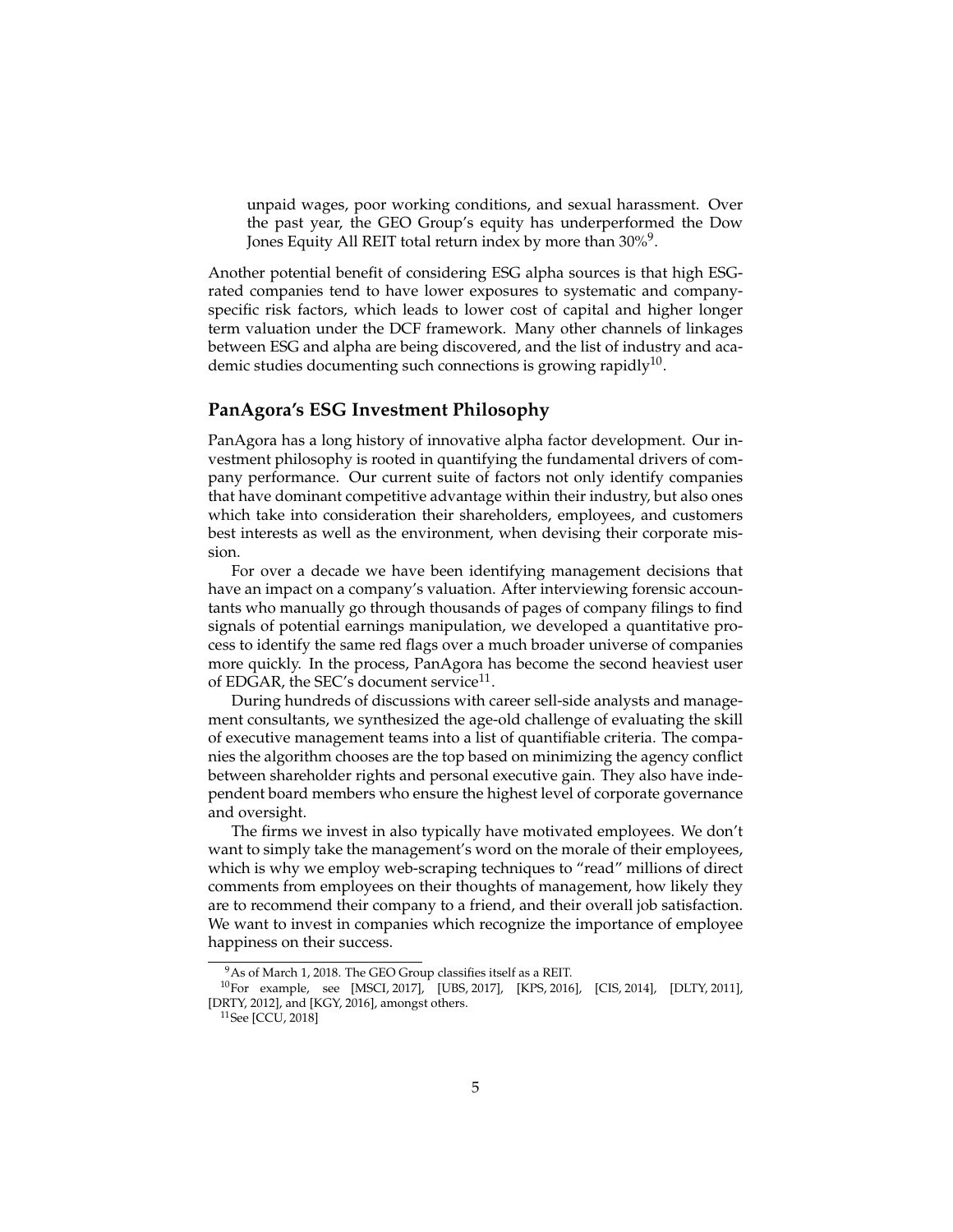Management behavior insights are also used to develop ESG alpha factors. As an example, there is a common behavioral tendency for C-Suite executives to avoid disclosing negative news too early<sup>12</sup>. As a result of this behavioral tendency, we verified that upon disclosure of negative ESG news, companies tend to work to remedy their ESG related issue, and this results in improved ESG alpha. Furthermore, the act of disclosing ESG related issues indicates that ESG is important to a firm's management. Constructing this ESG alpha factor entails developing a proprietary ESG dictionary, reading through millions of companies' internal corpus to identify and assign relevant ESG information using natural language processing (NLP) techniques, and then applying machine learning techniques to access the relative impact of ESG comments.



Shown for illustrative purposes only. Source: PanAgora

Below shows the alpha performance of this factor in the US and International universes, constructed around Russell 2000 and MSCI World ex. US indices, respectively, and described in disclosures. Signs are flipped because disclosing negative ESG news is positive for ESG alpha, and vice versa.



As a final example of ESG alpha factors in our library, we utilize the wisdom

<sup>&</sup>lt;sup>12</sup>This is a well-known behavioral bias. For example, see [KSW, 2008].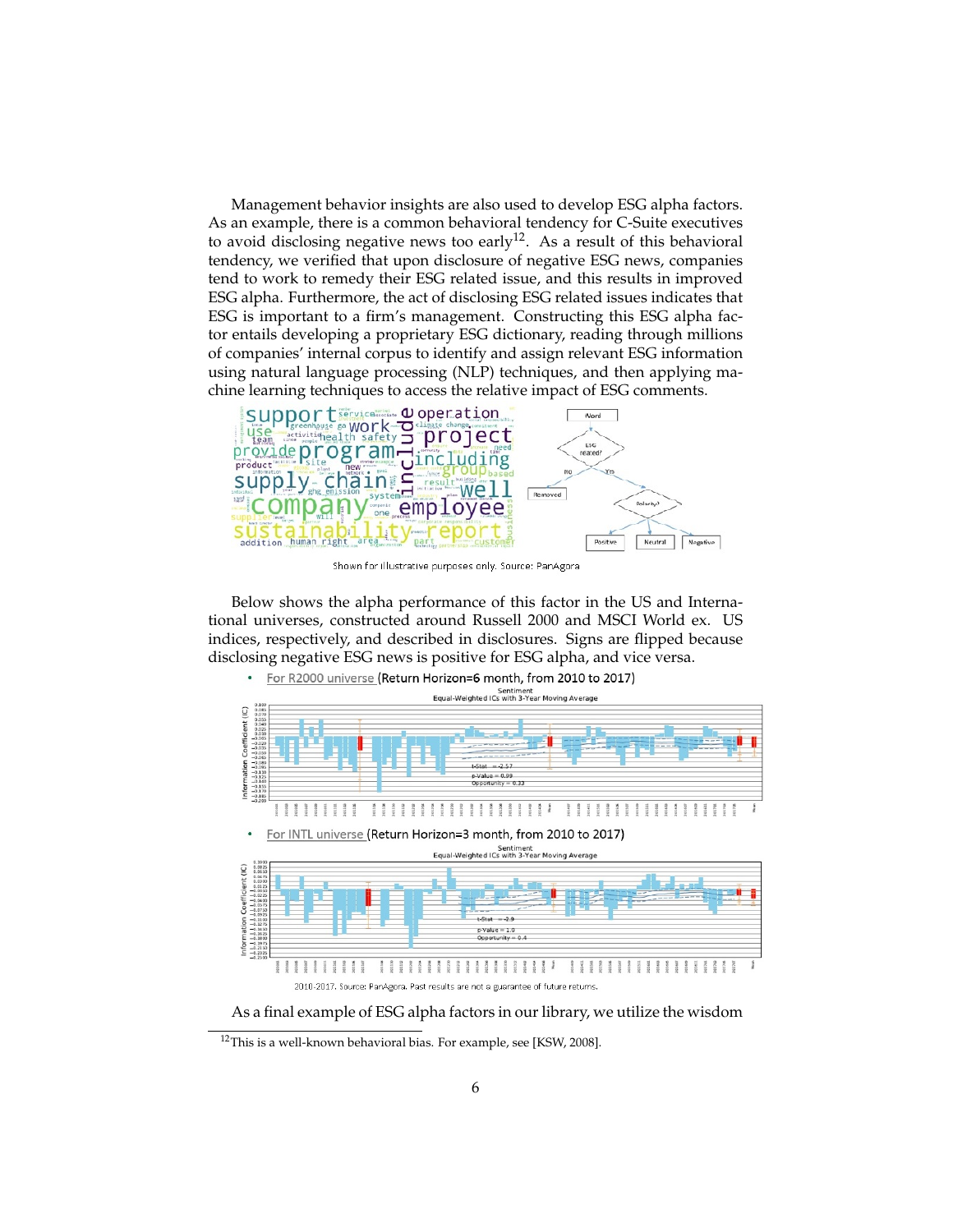of informed investors. Many studies have documented that stocks commonly held by institutional investors have better alpha performance over time<sup>13</sup>. The same conclusion can be drawn for stocks held by ESG funds with respect to ESG ratings, and subsequently alpha through economic channels mentioned above. Below is the alpha performance for this factor in the US.



## **PanAgora's ESG Factor Materiality Categorization**

Materiality of ESG factors varies across companies. Environmental issues are important to industrial companies, and not as important to professional service companies, while employee satisfaction is important to professional service companies and not as important to companies whose assets are mostly physical capital-based. The common approach to identifying materiality is to segment companies by industry. However, we believe this is not the most ideal method to measure materiality.

PanAgora utilizes Contextual Modeling, as documented in a 2005<sup>14</sup> paper, which identifies the power of factors such as value, quality, and momentum has different efficacy across various risk contexts. In recent years, PanAgora has applied a similar approach across its suite of ESG alpha factors, not along risk dimensions as in [QHS, 2007] but rather depending on salient firm characteristics, to evaluate materiality of ESG alpha factors and determine which ESG alpha factors are most relevant to each company. This process cuts through industry group and can identify differences across companies within an industry. For example Netflix and Yum! Brands are both in the consumer discretionary sector however we believe relevant ESG alpha (and standard alpha) factors are different for the two companies. The below graph shows examples of ESG alpha factor materiality through this approach.

<sup>13</sup>For example, see [WYZ, 2012]

<sup>14</sup>See [QHS, 2007]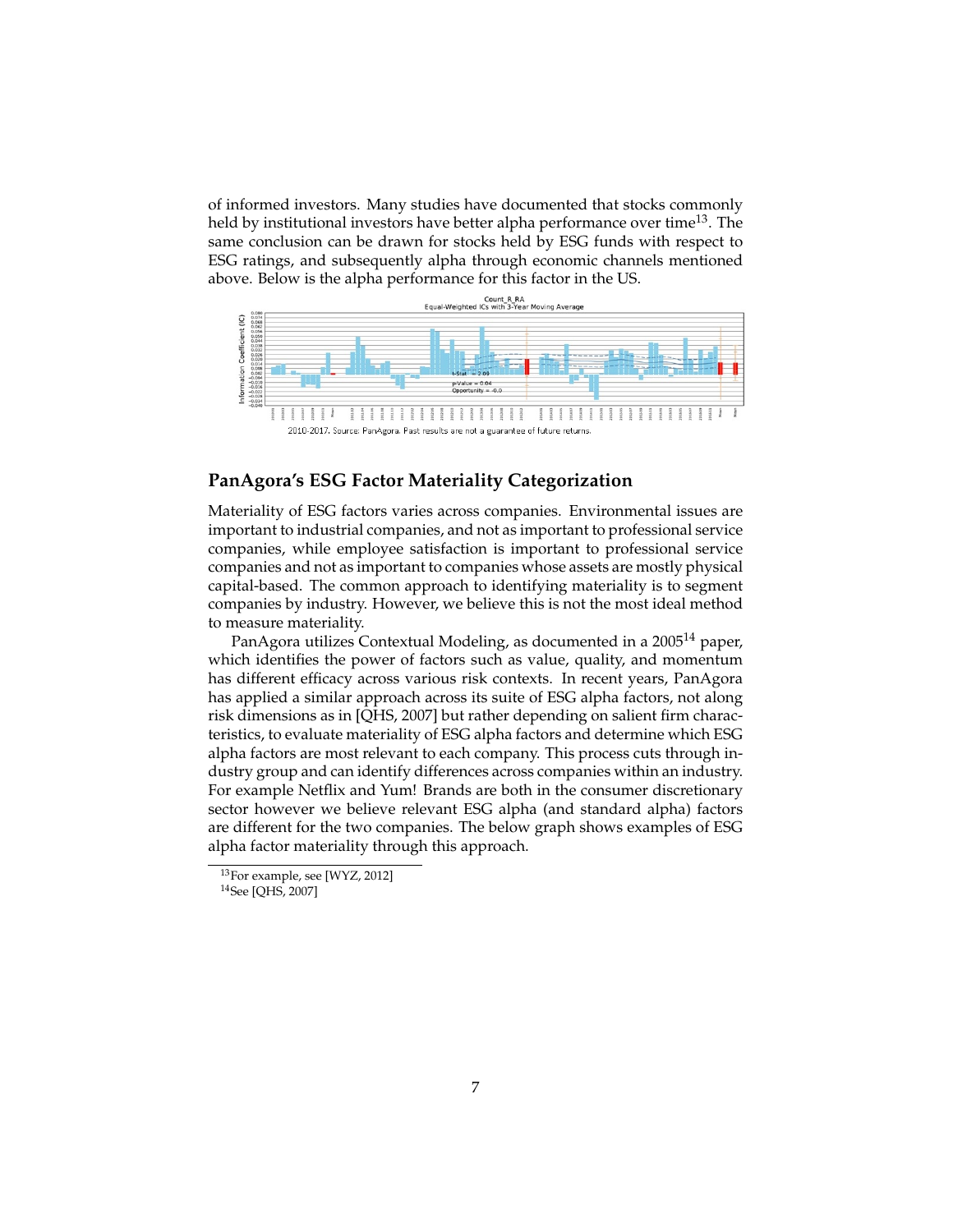

## **PanAgora's Integrated ESG Portfolio Construction**

We believe investors generally focus on maximizing alpha generation while minimizing downside risk. ESG-minded investors face additional decisions we believe may be equally important:

- How important is ESG exposure versus alpha? For example, is the asset owner willing to give up some expected alpha in order to improve her portfolio's ESG rating by a certain percentage?
- Which ESG metrics matter? That is, while carbon footprint may be a priority for certain SWF, workplace equality could be the most important ESG issue for a local government employee pension fund.

The answer will differ between asset owners and even when this is known the challenge still remains in constructing an ESG portfolio with the objective of maximizing along two dimensions: ESG and Alpha. In addition to innovative, proprietary ESG alpha factors and evaluating the materiality of these factors via a novel approach, PanAgora has also developed an Integrated ESG Modeling Framework. We believe this framework addresses the above concerns of asset owners by constructing a bespoke portfolio which holistically integrates standard and ESG alpha factors, in a manner that seeks to satisfy the dual objectives of maximizing alpha and ESG performance. The Integrated ESG Modeling Framework has the following characteristics:

- **Flexibility**: The Framework has the ability to adjust standard and ESG alpha levers based on asset owner preferences or investment policy requirements. The framework is agnostic to the relative importance an asset owner assigns between ESG and alpha performance.
- **Relevance**: The Framework takes in any ESG metric the asset owner cares about. Since it is agnostic to the ESG measure selected, each asset owner may select the particular ESG metric that matters to her.
- **Dynamic**: The two arrows in the diagram of the framework on page 4 reflect a feedback loop. As alpha and ESG performance of the various standard and ESG alpha factors ebb and flow, the model dynamically adjusts factor weights in an effort to optimize alpha generation and ESG performance.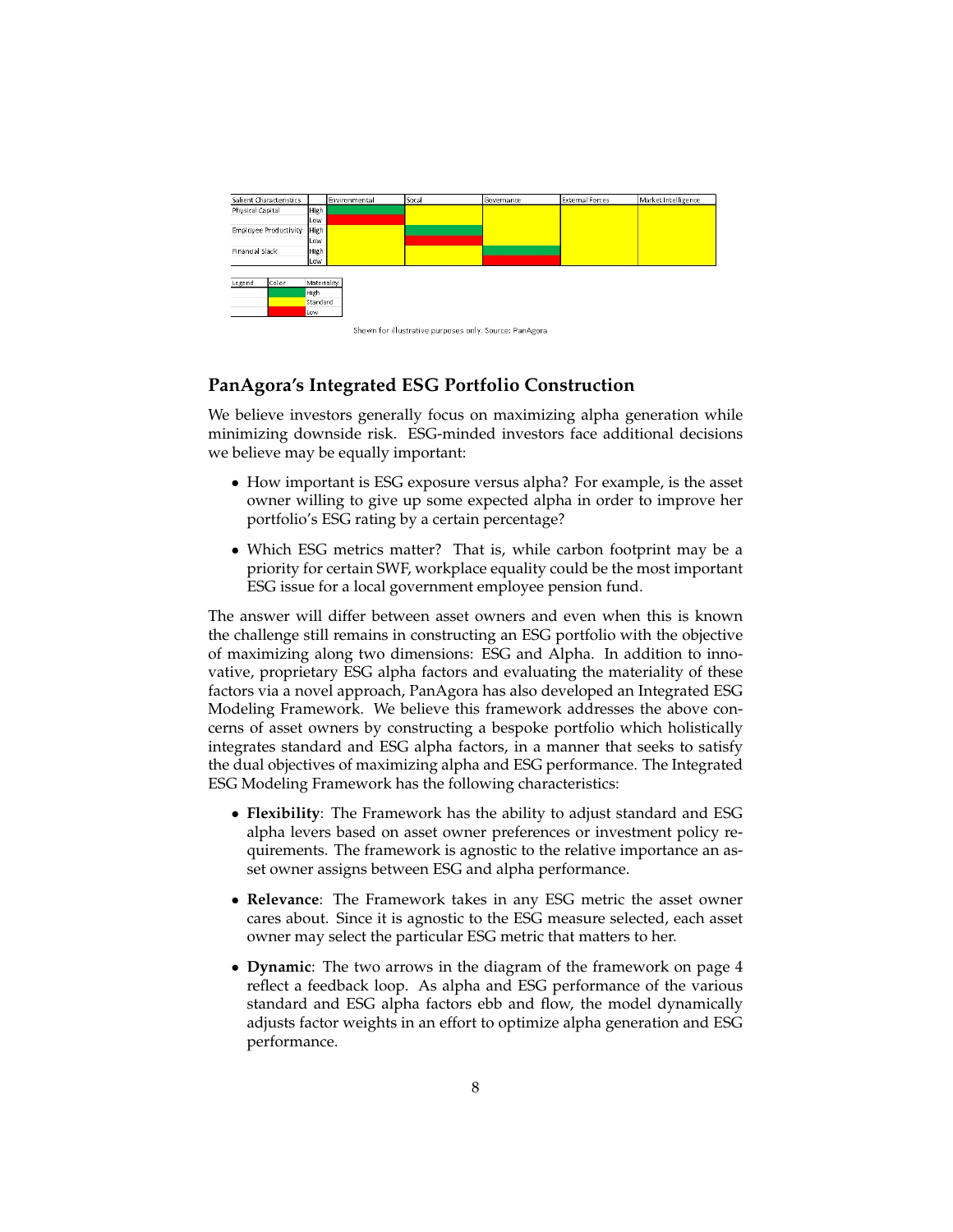The full mathematical detail of the framework can be found in the appendix.

## **PanAgora's ESG Portfolio Measurement and Reporting**

We believe measurement and reporting are critical components to assessing the impact of ESG measures within portfolios. As a quantitative firm, PanAgora provides portfolio attribution reports by utilizing in-house toolsto assess alpha and external vendor ESG data to strive for consistency with broad-based metrics when evaluating ESG characteristics and measuring performance. Examples of ESG measures and reports that can be provided to asset owners include, but are not limited to, the following:

- Overall portfolio ESG rating.
- Carbon exposure.
- Alignment of portfolio companies with SDGs to access real world impact.

In addition, in-depth reporting of various companies owned in the portfolio is also possible. We believe the choice of using independent, third party ESG measurement providers offers unbiased results.

#### **Conclusion**

As the world becomes increasingly ESG-minded and a new generation of investors begins to drive change in the investment world, we will see more ESG strategies come to market. We believe one of the challenges for investors is the lack of a broadly accepted definition or guideline for constructing ESG portfolios. There are however certain networks, such as the United Nations Principles for Responsible Investment (UN PRI), that help to define and hold members accountable for such practices. As a signatory of the UN PRI, we have utilized these guidelines to develop our ESG framework.

As a result, PanAgora has created a library of ESG alpha factors, evaluating materiality of factors through contextualization technology, and an integrated ESG portfolio construction framework, that we believe is flexible, relevant and dynamic. ESG is a rapidly evolving investment field with myriad definitions, and no well-defined process to construct a portfolio. A PanAgora, as described above, we believe an ESG portfolio can be constructed using our framework in a manner that seeks to meet both the return objectives and values of the asset owner.

## **Appendix-Mathematical Derivation**

In [QHS, 2007], the authors devised a framework to optimize information ratio of an active portfolio using average IC, *E*(*IC*), and standard deviation of IC, *σ*(*IC*), where by definition, *IC* is the correlation of the factor model score and stock returns. For an ESG minded investor that cares about *both* the portfolio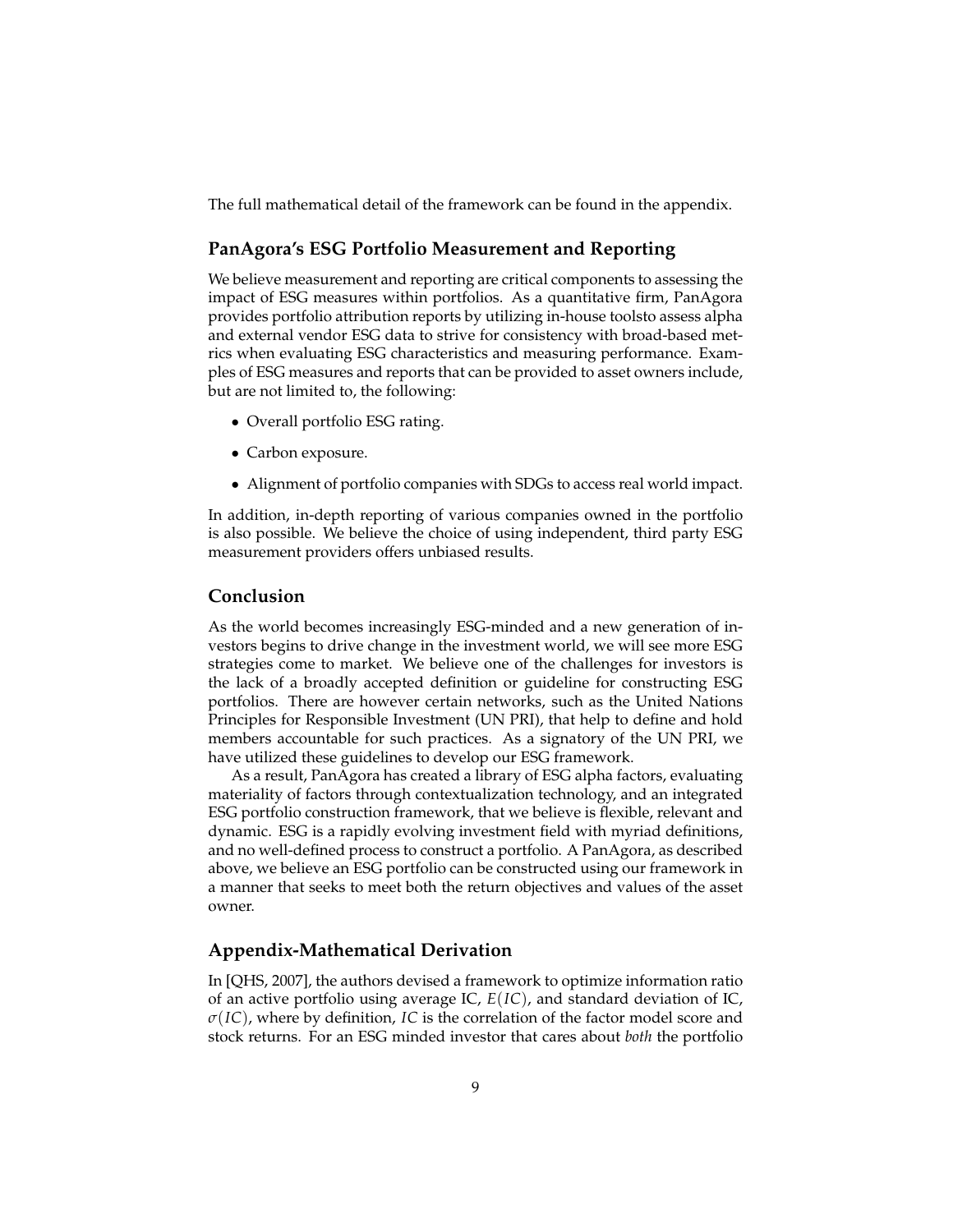return and the portfolio companies' ESG characteristics, the question comes up on how can one optimize the total utility derived from owning the ESG portfolio in the same manner as a typical investor whose main goal is portfolio return? After all, portfolio return and ESG characteristic are seemingly on two different dimensions.

The insight to solving this problem comes from the fact that for an ESG minded investor, utility comes not only from positive portfolio returns (*α* in the traditional sense) but also from the portfolio's ESG characteristics. I.e., similar to portfolio return, the *higher* the measure of portfolio ESG characteristic the *better*. With that insight, to jointly optimize a quantitative ESG portfolio along both *α* and ESG dimensions, driven by a quant model containing both *α* and ESG factors, one need to put both the stock returns and the stock's ESG measure on the range in the real line for a given horizon (for example, if we are optimizing over a 1 month horizon on the S&P500 universe, then the ESG measure should be ordered over roughly 10% to −10%, similar to 1 month returns of the SP500 universe constituents).

With this insight, and following [QHS, 2007], we construct the jointly optimal *α* and ESG portfolio as follows:

- Take any third party derived, unbiased, ESG measure at time *t*,  $R_t^{ESG}$  that the investor wants to optimize against<sup>15</sup>. We map the measure to real numbers (if not so already) and adjust it by a tunable scalar *γ* to put it in the same range as stock returns for a given optimization time horizon, as discussed above<sup>16</sup>. The score  $\gamma R_t^{ESG}$  is the investor's utility along the ESG dimension.
- Next we define:

$$
Combined return: \tR_t^c = \tR_t + \gamma R_t^{ESG}
$$
\n
$$
Combined factor: \tF_t^c = \sum_{i=1}^{M} v_i F_{i,t} + \sum_{j=M+1}^{N} v_j^{ESG} F_{j,t}^{ESG}
$$

where  $F_{i,t}$  is an *α* factor,  $F_{j,t}^{ESG}$  is an ESG factor, and  $v_i$ ,  $v_j^{ESG}$  are weights. For ease of notation, we alternatively refer  $F_{i,t}$  and  $F_{j,t}^{ESG}$  as  $F_{i,t'}^c$  and  $v_i$  and  $v_j^{ESG}$  ,  $v_i^c$  ,  $i=1$  , .., *M*, *M* + 1, .., *N* . Combined return  $R_t^c$  is the return during the period *t* (available at the end of the period) and combined factor  $F_t^c$ (and its constituent factors) is available at the beginning of period *t*.

• The single period excess return is

$$
\alpha_t = \frac{(N-1)}{\lambda_t} cov(F_t^c, R_t^c) \n= \frac{(N-1)}{\lambda_t} \rho(F_t^c, R_t^c) \sigma(F_t^c) \sigma(R_t^c)
$$
\n(1)

<sup>&</sup>lt;sup>15</sup>There are no industry agreed upon ESG measures, and each investor may have their own favorite ESG measure they'd like to optimize against. Our framework is agnostic to the ESG measure used.

<sup>&</sup>lt;sup>16</sup>There is another use for the scalar parameter  $\gamma$  that we shall see in the Practical Considerations section.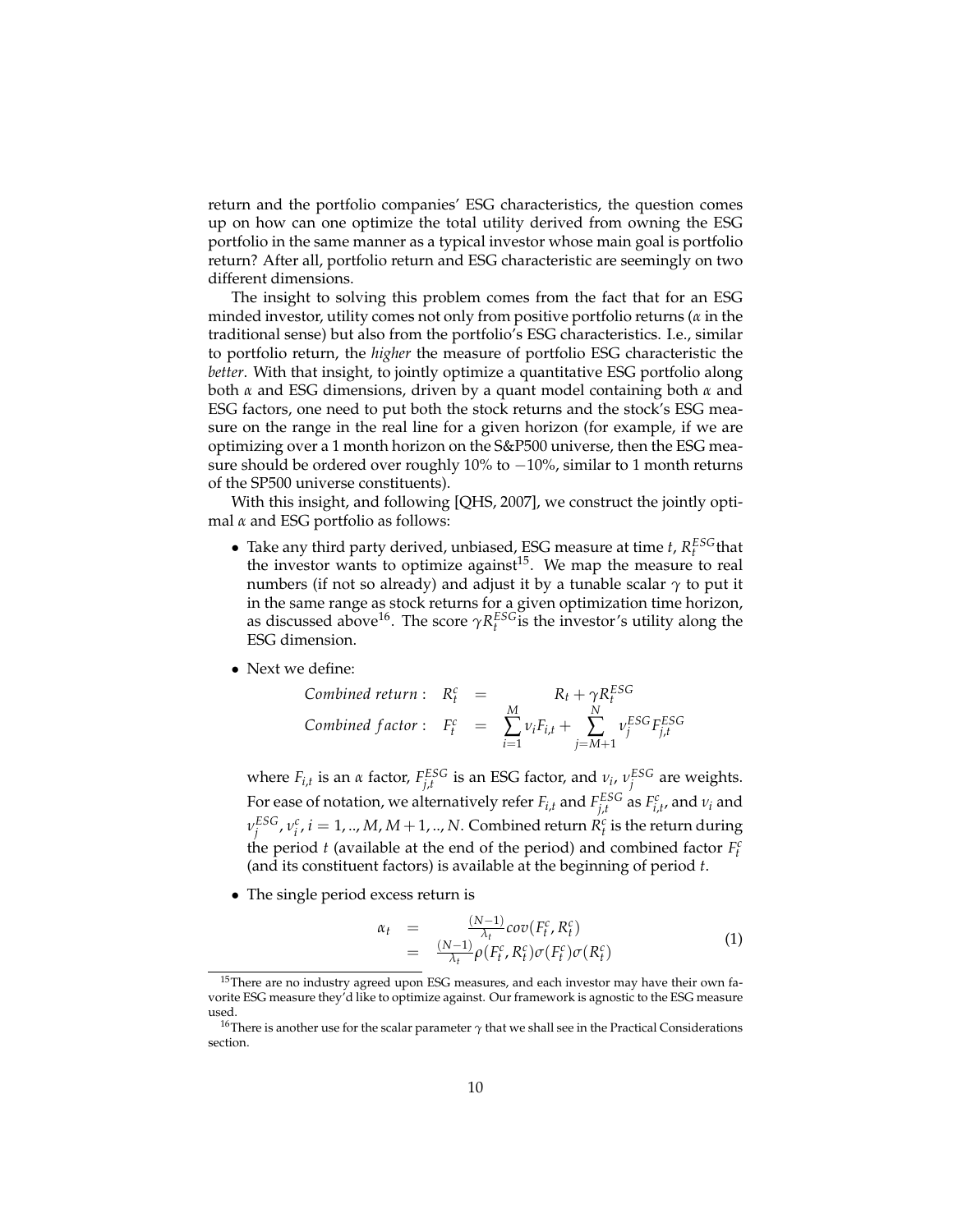and

$$
cov(F_t^c, R_t^c) = cov\left(\sum_{i=1}^M \nu_i F_{i,t} + \sum_{j=M+1}^N \nu_j^{ESG} F_{j,t}^{ESG}, R_t^c\right)
$$
  
\n
$$
= \sum_{i=1}^M \nu_i cov(F_{i,t}, R_t^c) + \sum_{j=M+1}^N \nu_j cov(F_{j,t}^{ESG}, R_t^c)
$$
  
\n
$$
= \left[\sum_{i=1}^M \nu_i IC_{i,t} \sigma(F_{i,t}) + \sum_{j=M+1}^N \nu_j^{ESG} IC_{j,t}^{ESG} \sigma(F_{j,t}^{ESG})\right] \sigma(R_t^c)
$$
  
\n(2)

where

$$
\begin{array}{rcl}\nIC_{i,t} & = & \rho(F_{i,t}, R_t^c) \\
IC_{j,t}^{ESG} & = & \rho(F_{j,t}^{ESG}, R_t^c).\n\end{array}
$$

Also,

$$
\lambda_t = \frac{\sqrt{N - 1}\sigma(F_t^c)}{\sigma_{model}} \tag{3}
$$

$$
\sigma(F_t^c) = \sqrt{\nu^{cT} \Phi_t^c \nu^c}
$$
\n(4)

where

$$
\begin{array}{rcl}\nv^c & = & \left[ \nu, \nu^{ESG} \right]^T, \\
\Phi_t^C & = & \left( \phi_{i,j,t}^c \right)_{i,j=1}^N, \quad \phi_{i,j,t}^c & = & \sigma(F_{i,t}^c, F_{j,t}^c)\n\end{array}
$$

and  $\sigma_{model}$  is the target tracking error.

• Substituting  $(3)$  into  $(1)$ , we have:

$$
\alpha_t = IC_t^c \sqrt{N - 1} \sigma_{model} \sigma(R_t^c)
$$

and

$$
IC_t^c = \rho(F_t^c, R_t^c) = \frac{\sum_{i=1}^N \nu_i^c IC_{i,t}^c \sigma(F_{i,t}^c)}{\sqrt{\nu^c T \Phi_t^c \nu^c}} = \frac{\sum_{i=1}^M \nu_i IC_{i,t} \sigma(F_{i,t}) + \sum_{i=M+1}^N \nu_j^{ESG} IC_{j,t}^{ESG} \sigma(F_{j,c}^{ESG})}{\sqrt{\nu^c T \Phi_t^c \nu^c}}
$$
(5)

• Assuming

- 1. Time-invariant factor correlation
- 2. Time-invariant model weight
- 3. Factors are standardized to unit standard deviation  $\sigma(F_{i,t}^c) = 1$

then (5) becomes:

$$
IC_t^c = \frac{1}{\tau} \left( \sum_{i=1}^M \nu_i IC_{i,t} + \sum_{j=M+1}^N \nu_j^{ESG} IC_{j,t}^{ESG} \right)
$$
  

$$
\tau = \sqrt{\nu_c T \Phi^c \nu^c}
$$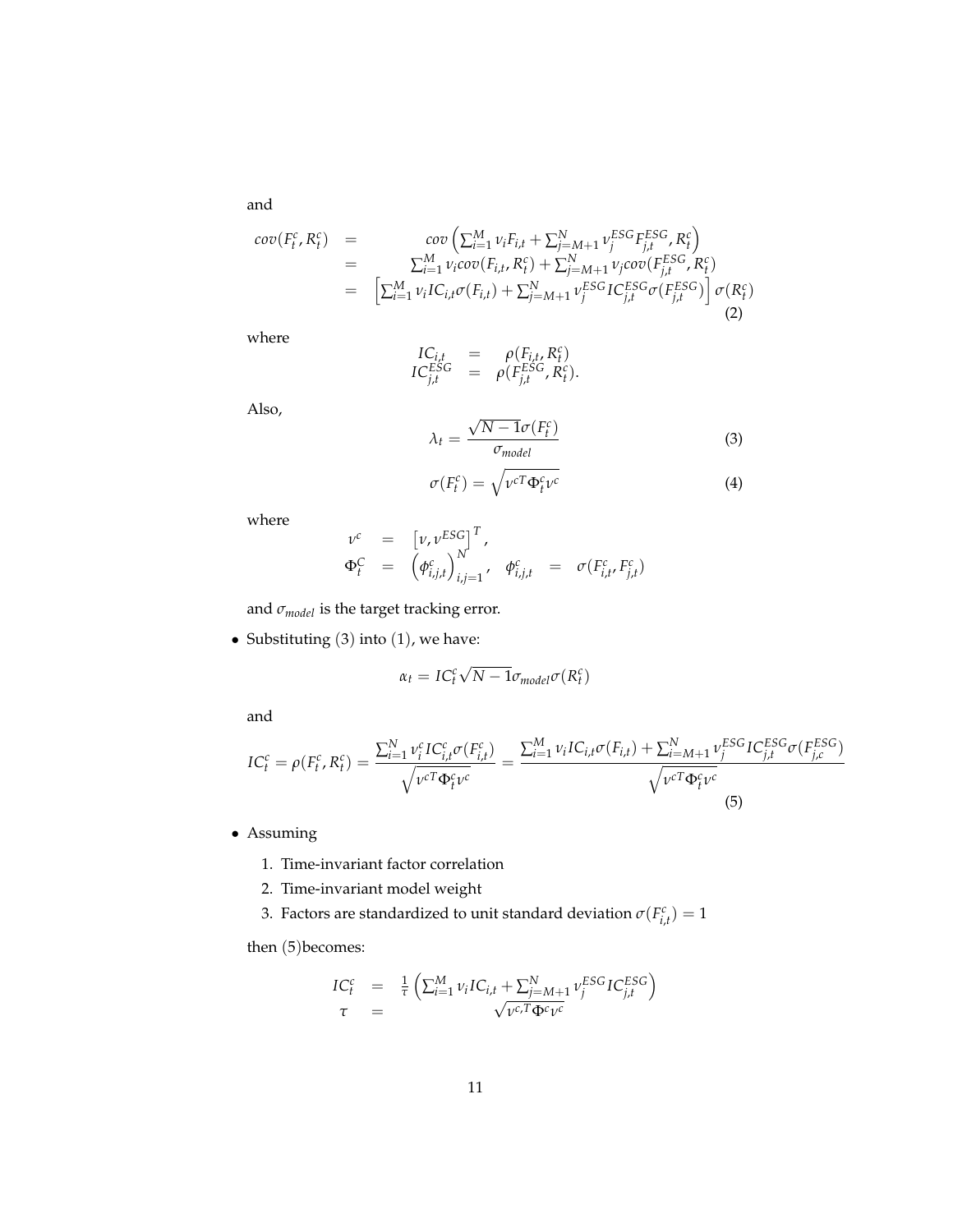• With the above assumptions, average and standard deviation of composite IC becomes

$$
\overline{IC^{c}} = \frac{1}{\tau} \left( \sum_{i=1}^{M} \nu_{i} \overline{IC_{i}} + \sum_{j=M+1}^{N} \nu_{j}^{ESG} \overline{IC_{j}^{ESG}} \right)
$$
\n
$$
= \frac{1}{\tau} \nu^{T} \overline{IC}
$$
\n
$$
\sigma(IC^{c}) = \frac{1}{\tau} \sqrt{\nu^{c} \Sigma_{IC}^{C} \nu}
$$

where

$$
\overline{IC} = (\overline{IC_1}, \dots, \overline{IC_M}, \overline{IC_{M+1}^{ESG}}, \dots, \overline{IC_N^{ESG}})^T
$$
  

$$
\Sigma_{IC}^c = (\rho_{i,j,IC}^c)_{i,j=1}^N
$$

and  $\rho_{i,j,IC}^c$  is time-series covariance of factors  $F_i^c$  and  $F_j^{c}$ 's IC.

• *IR<sup>c</sup>* is

$$
IR^{c} = \frac{\overline{IC^{c}}}{\sigma(IC^{c})} = \frac{\nu^{T}\overline{IC}}{\sqrt{\nu^{T}\Sigma_{IC}^{c}\nu}}
$$
(6)

• To find the optimal weights, we take derivative of (6) and set equal to zero since this is an unconstrained optimization

$$
\frac{\partial (IR^c)}{\partial v} = \frac{\overline{IC}}{\sqrt{v^T \Sigma_{IC}^c v}} - \frac{(v^T \overline{IC}) \Sigma_{IC} v}{(v^T \Sigma_{IC}^c v)^{3/2}}
$$
  

$$
v^* = s \Sigma_{IC}^{C, -1} \overline{IC}
$$

where *s* is an arbitrary scalar.

#### **Practical Considerations**

- Note that time invariant factor correlation and weight do not really hold in practice. For implementation, we use rolling window to estimate correlation and optimize accordingly.
- Even though *s* can be any arbitrary scalar, in practice we choose it so that the weights sum up to 1 .
- The scalar parameter *γ* can used to tune how much do we want to tilt toward ESG factors,  $F_i^{ESG}$ , in the portfolio. For example, if we want to split the model evenly between *α* and ESG factors, then one would tune *γ* such that  $\sum_{i=1}^{M} v_i = \sum_{j=M+1}^{N} v_j^{ESG} = 0.5$ . In practice, we'd use slightly modified combined return  $R_t^c = (1 - \eta)R_t + \eta \gamma R_t^{ESG}$ , where  $\gamma$  is still used to scale ESG measure to the same range as stock returns for a given horizon, and *η* is between 0 and 1 and used to choose the portfolio's ESG tilt.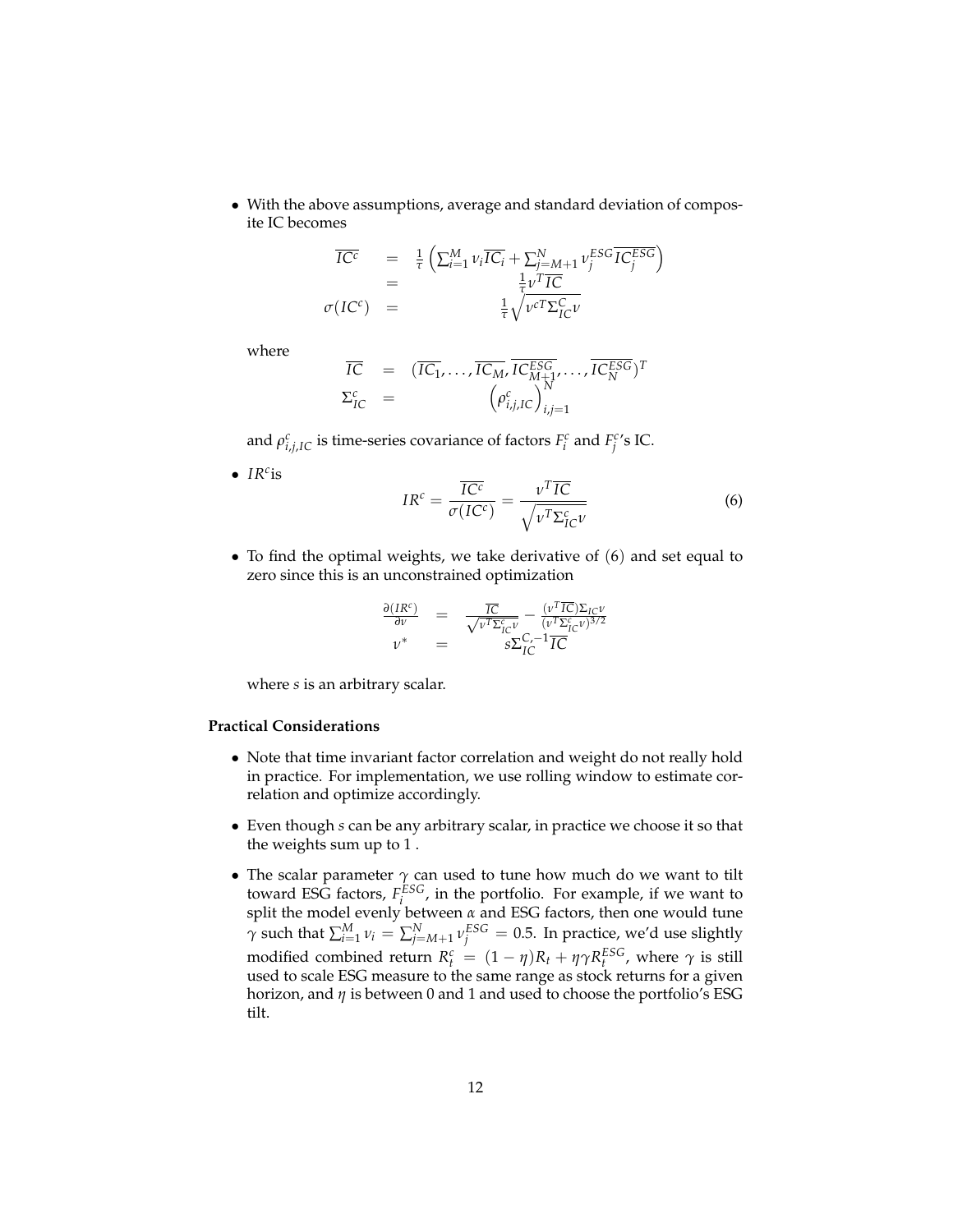- The framework developed here is agnostic to the ESG measure used. As long as the measure can be translated to a numerical score, it will work. In practice, we want to use numerical ESG measures in the same range as stock returns, fora given return horizon.
- The optimal *IR*<sup>∗</sup> , using weight *ν* <sup>∗</sup>above, is

$$
IR^* = \sqrt{IC}^T \Sigma_{IC}^{c,-1} \overline{IC}
$$

## **Appendix-Terminology**

Since ESG is a still evolving field, many times multiple terms are used to express the same concept. Here we define what the terms used in this paper mean.

- ESG Investing: ESG is a broad field encompassing several distinct approaches, discussed in the paper. In addition, several terms are used interchangeably by the investment community with ESG investing, including sustainable investing, socially responsible investing, thematic investing, etc. We will use the term ESG investing in this paper as a general term for the field.
- ESG Alpha: Alpha factors constructed with both alpha and ESG considerations. These factors are expected to both deliver positive alpha and desirable ESG characteristics.
- Standard Alpha: Alpha factors constructed purely based on alpha considerations.
- Materiality: A factor is considered material if it likely will have nonnegligible impact on a firm's operations.

# **References**

- [MSCI, 2017] MSCI, "Foundation of ESG Investing, Part 1: How ESG Affect Equity Valuation, Risk, and Performance", November 2017.
- [UBS, 2017] UBS Quantitative Monographs, "Exploring ESG Investing", December 2017.
- [KPS, 2016] Kotsantonis, Pinney, and Serafeim, "ESG Integration in Investment Management: Myths and Reality", Journal of Applied Corporate Finance, Vol. 28, No. 2, pp 10-16, Spring 2016.
- [QHS, 2007] Qian, Hua, and Sorensen, "Quantitative Equity Portfolio Management, Modern Techniques and Applications", Chapman and Hall, 2007.